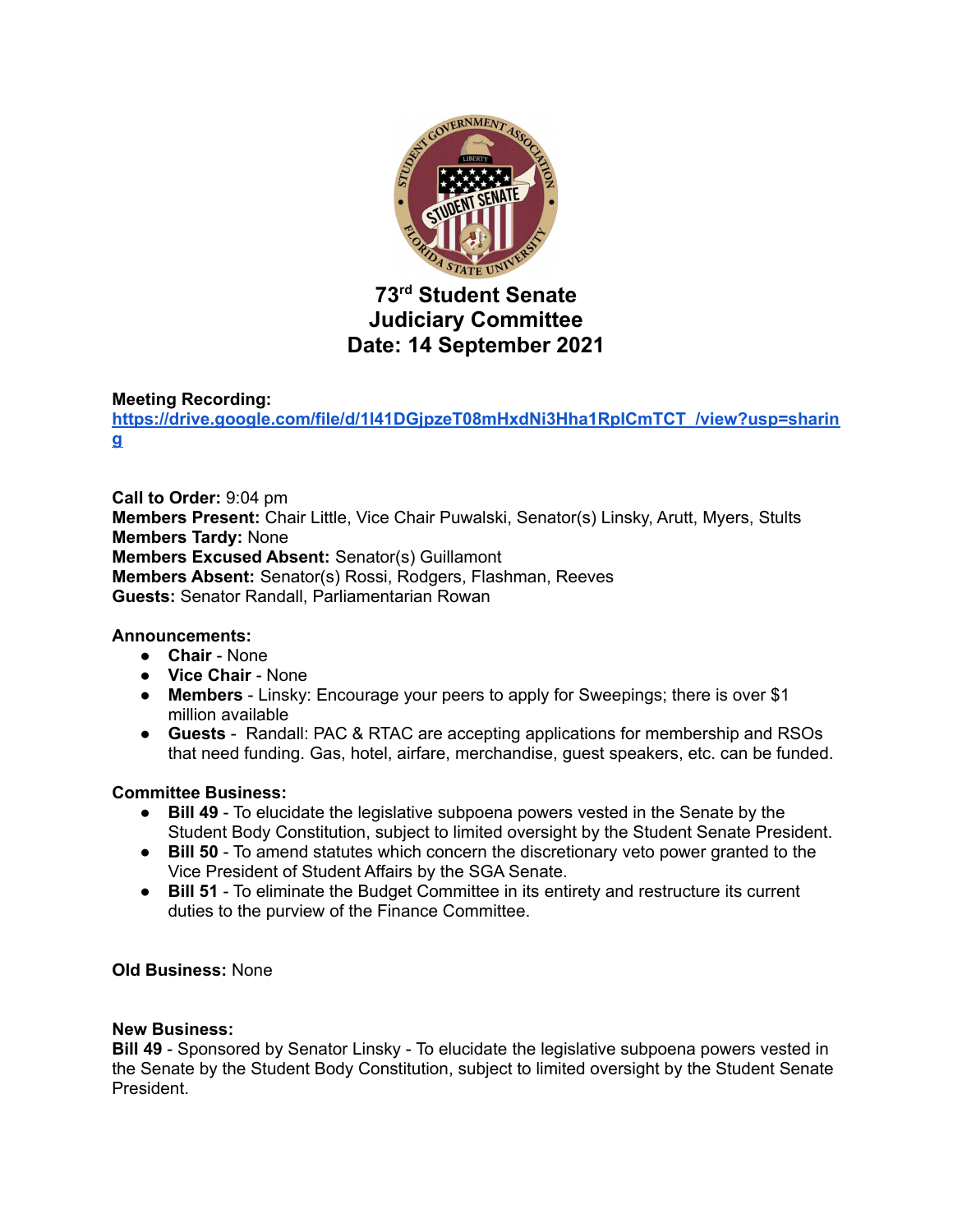- Opening Statement:
	- Sen. Linsky: I worked with former Sen. Stinson on this. This bill was proposed before by Sen. Linsky and former Sen. Stinson, but was vetoed by Dr. Hecht. This is a revised version that explicitly mentioned HIPAA and FERPA.
- Technical non-debatable:
	- None

# **■ Sen. Stults moves to enter roundtable, Sen. Arutt seconds**

- Round table:
	- $\circ$  Sen. Myers: Just to clarify, Dr. Hecht just wanted written confirmation in the bill that there cannot be a violation of HIPAA and FERPA?
		- Sen. Linsky: Yes
	- Parliamentarian Rowan: So if an Ad Hoc or Senate Committee creates an Investigative Board does the Senate President need to agree?
		- Sen. Linsky: This bill will constrain legislative subpoena to ensure that the Senate does not go wild demanding private information, as was the case in prior investigations last year where there was not a very defined process in place.
	- Parliamentarian Rowan: The word "and" is changed to "or". Is this just a grammatical change?
		- Sen. Linsky: Yes, but also a philosophical change. Senate President needs to be in the know and be aware of the investigative results because the investigation could reflect poorly on the Senate President and the entirety of the Senate.
	- Sen. Randall: How do you define a "legitimate investigative purpose"?
		- Sen. Linsky: this wording is taken from FL law about the FL legislature's investigative power. The investigation has to do things that directly relate to the original creation of the investigative board and the board's statement of purpose. If an investigation was to go to court, this is the FL statutory standard it would be held to, so it streamlines this potential process.
	- Sen. Randall: Where does it say that the legitimate investigative purpose must relate to the purpose of the creation of the board?
		- Sen. Linsky: I'd be open to an amendment about that
	- Chair Little: Judiciary Committee can also issue subpoenas without creating an investigative board, right?
		- Sen. Linsky: Yes
	- Sen. Randall: Bill only references a process for an inbvcestuigarte board and not the Judiciary Committee. Do you realize that?
		- Sen. Linsky: This goes beyond the Judiciary Committee. Any committee can do this with a majority vote. It's said in Constitution, so it doesnt need to be said again in Statutes
	- Sen. Randall: Would you be willing to table this bill to clarify that it also applies to standing committees and not just investigative boards?
		- Sen. Linsky: I'm open to an amendment
	- Stults: Would you like that amendment? Put it in the chat and I can make it.
		- Sen. Linsky: I'll put it in chat
	- Chair Little: Would it just be easier to simply reference the Constitution instead of being more specific with which committees get this subpoena power?
		- Sen. Linsky: It is necessary to specify since the Constitution doesn';t allow for investigative boards to have subpoena power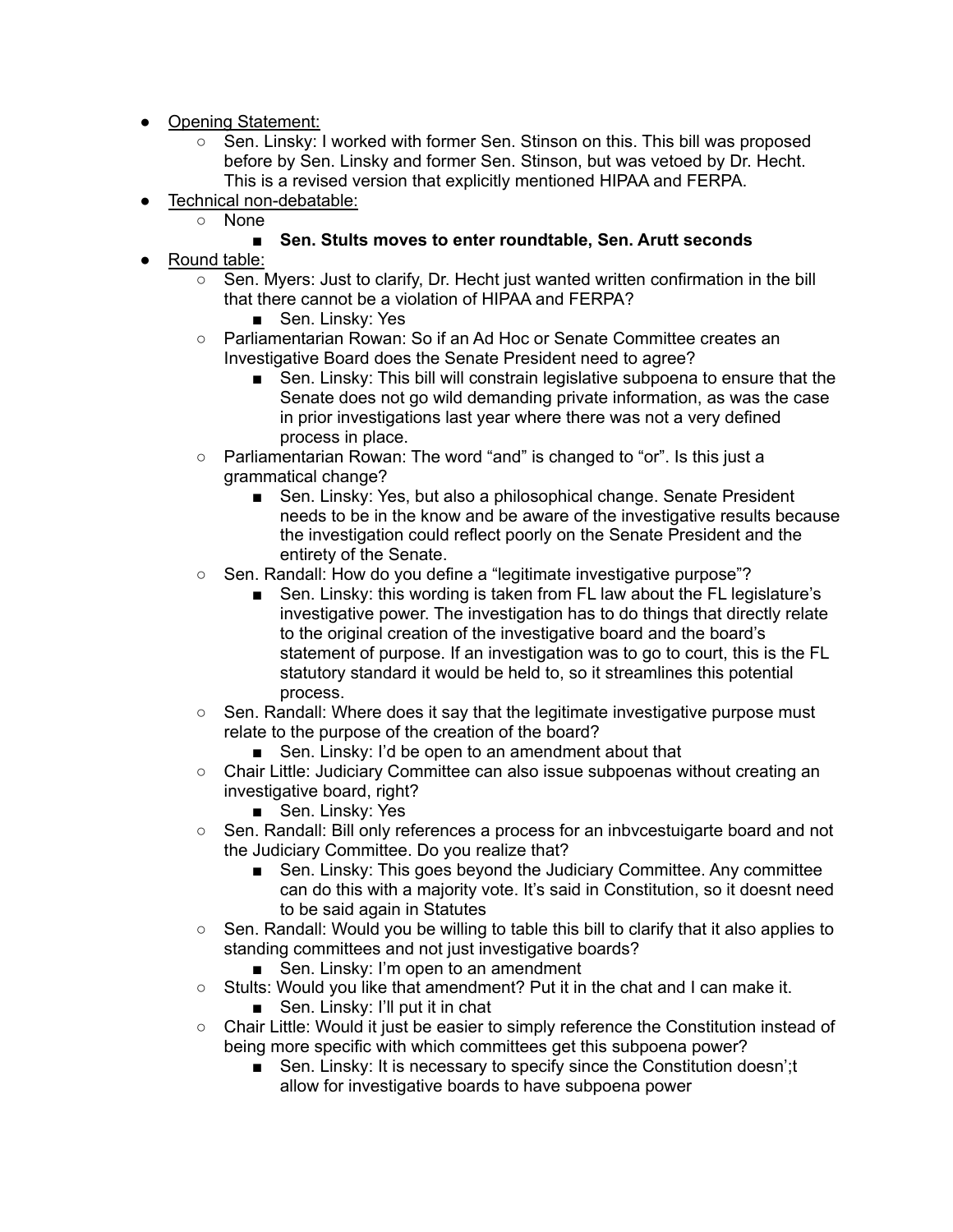- **○ Sen. Stults moves to amend; Sen. Myers seconds. No objections. Sponsor finds it friendly; bill is so amended.**
	- Amendment: change all occurrences of the word "investigative board" to add "or standing committee" to the language behind each investigative board (option A)
- Sen. Randall: this amendment is not sufficient and is not worded well for the context of the instances in which the words "investigative board" are used
- **○ Sen. Stults: moves to rescind amendment; Sen. Myers seconds. No objections. Amendment rescinded**
- **○ Sen. Myers moves to amend Bill 49 to add "or standing committee" to the language behind each "investigative board" listed in all paragraphs under 406(G). Sen. Stults seconds. No objections. Amendment passes**
- Sen. Randall: Point of info: Does the committee feel that it's important to tie a "legitimate investigative purpose" to the duties of an investigative board/ duties of a standing committee?
	- Sen. Linsky: yes
	- Sen. Myers: yes
- Sen. Randall: can you defined "unreasonably burdensome"
	- Sen. Linsky: Use a balancing test. Weigh the cost of providing info and how difficult it is against how easily it can be obtained somewhere else. Also determine its importance to justice. Ex: requesting all text messages is unreasonable, but it's more reasonable to request text messages about a specific topic.
- Sen. Randall: What is an "impartial custodian of the public record"?
	- Sen. Linsky: Could be senate clerk or SGA staff. Someone who is unbiased with regard to those records.
- Sen. Randall: point of info to the committee: Does this make sense to the average Senator?
	- Sen. Linsky: doesn't really matter if it makes sense; it's more important that the process is specific and I think Dr. Hecht wanted it to be specific so that Senate could handle subpoena power responsibly. I'm open to an amendment to make the language less confusing.
- Sen. Myers: I think the language makes sense as is
- Sen. Stults: would you rather it be the Senate clerk or a different SGA employee?
	- Sen. Linsky: Clerk because I want it to be student-oriented. Parliamentarian is a good alternative. If those positions aren't filled, then SGA staff could be a good alternative.
- Parliamentarian Rowan: Rules of Procedure states that Senate Pres. fulfills duties of vacant Senate offices
- Sen. Myers: Is there a reason you picked 15 days to respond to a subpoena.
	- Sen. Linsky: 15 days seemed to be a reasonable time frame to submit information and was a compromise between myself and former Sen. Stinson. We could also amend it so that it says 15 school days so that it doesn't include holidays and weekends.
	- **■ Sen. Myers moves to call the question, Sen. Arutt seconds**
- <u>Closing:</u>
	- Sen. Linsky: Thank you for the questions and comments. The amendment that was made is great. I'm glad some other amendments have been mentioned and maybe they can be proposed on the Senate floor tomorrow.
- Vote:
	- Y-6, N-0, A-0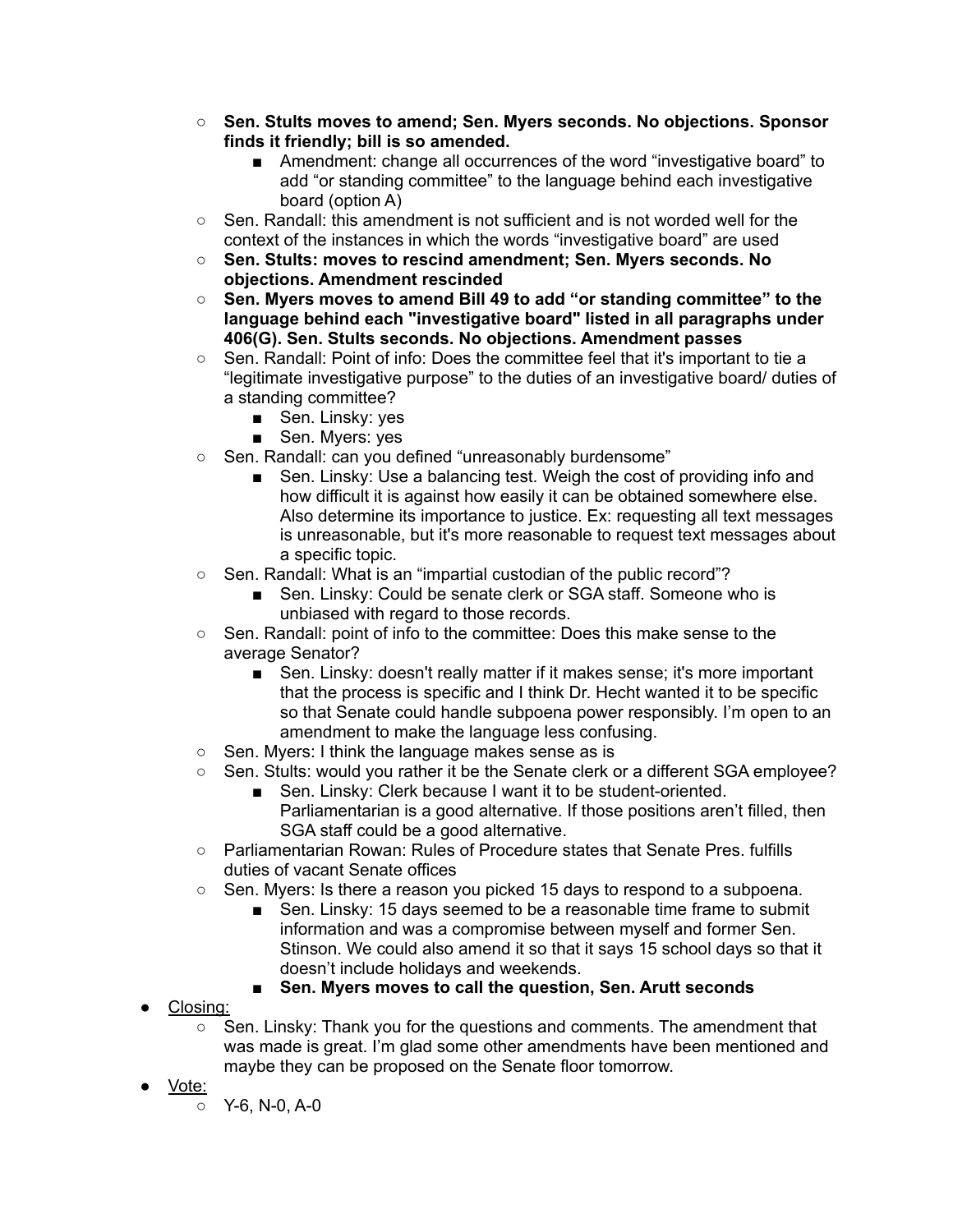● RESULT: Passes

**Bill 50** - Sponsored by Senator Linsky - To amend statutes which concern the discretionary veto power granted to the Vice President of Student Affairs by the SGA Senate.

- Opening Statement:
	- Sen. Linsky: Most controversial bill I've ever submitted. I'm not impressed by Dr. Hecht's knowledge of student and state statutes. I think her veto power has been used arbitrarily. Her Central Reserves veto was illegal; only the University President can line item veto. She has veto power because we, as students, allow her to have it. It is a privilege that we can take away and I think we should take it away. Her Central Reserves veto has really undermined confidence in the Student Senate's ability to get funding for RSOs. Yields 0:20.
- Technical non-debatable:
	- None

# **■ Sen. Myers moves to enter roundtable, Sen. Stults seconds**

- Round table:
	- Sen. Myers: Have there been any other attempts to rectify issues? Should this be the first line of defense?
		- Sen. Linsky: I don't only take issue with the Central Reserves issue; I also don't like how subsequent conversations were structured after that. I've also drafted a lawsuit and I'd rather not file it. There is a power imbalance and Dr. Hecht has taken advantage of her position. I want to find a solution without having to litigate.
	- Sen. Stults: can you think of another instance of abuse of power other than the Central Reserves issue?
		- Sen. Linsky: I wouldn't call it an abuse of power. I think she uses her veto power haphazardly.
	- Sen. Myers: Is there another person who should have this veto power instead of Dr. Hecht?
		- Sen. Linsky: I think it's ideal for the VP of Student Affairs to have veto power, but Dr. Hecht is the current holder of that position and she hasn't been using her veto power appropriately. The students gave Dr. Hecht veto power and we can take it away if we think she's misusing it.
	- $\circ$  Sen. Myers: Won't it be problematic if there's no higher power to have a veto power?
		- Sen. Linsky: I think it's inevitable that administration will eventually get their veto power back, but I don't think we should give the veto power to anyone else right now. I also want to wait until Sweepings is over for this bill to be passed.
	- Sen. Stults: Can't we fix this by just having the ability to override Dr. Hecht's veto?
		- Sen. Linsky: That's also a good alternative
	- **○ Vice Chair Puwalski moves to table Bill 50, Sen. Stults seconds; no objection. Bill 50 is tabled.**

**Bill 51** - Sponsored by Senator Randall - To eliminate the Budget Committee in its entirety and restructure its current duties to the purview of the Finance Committee.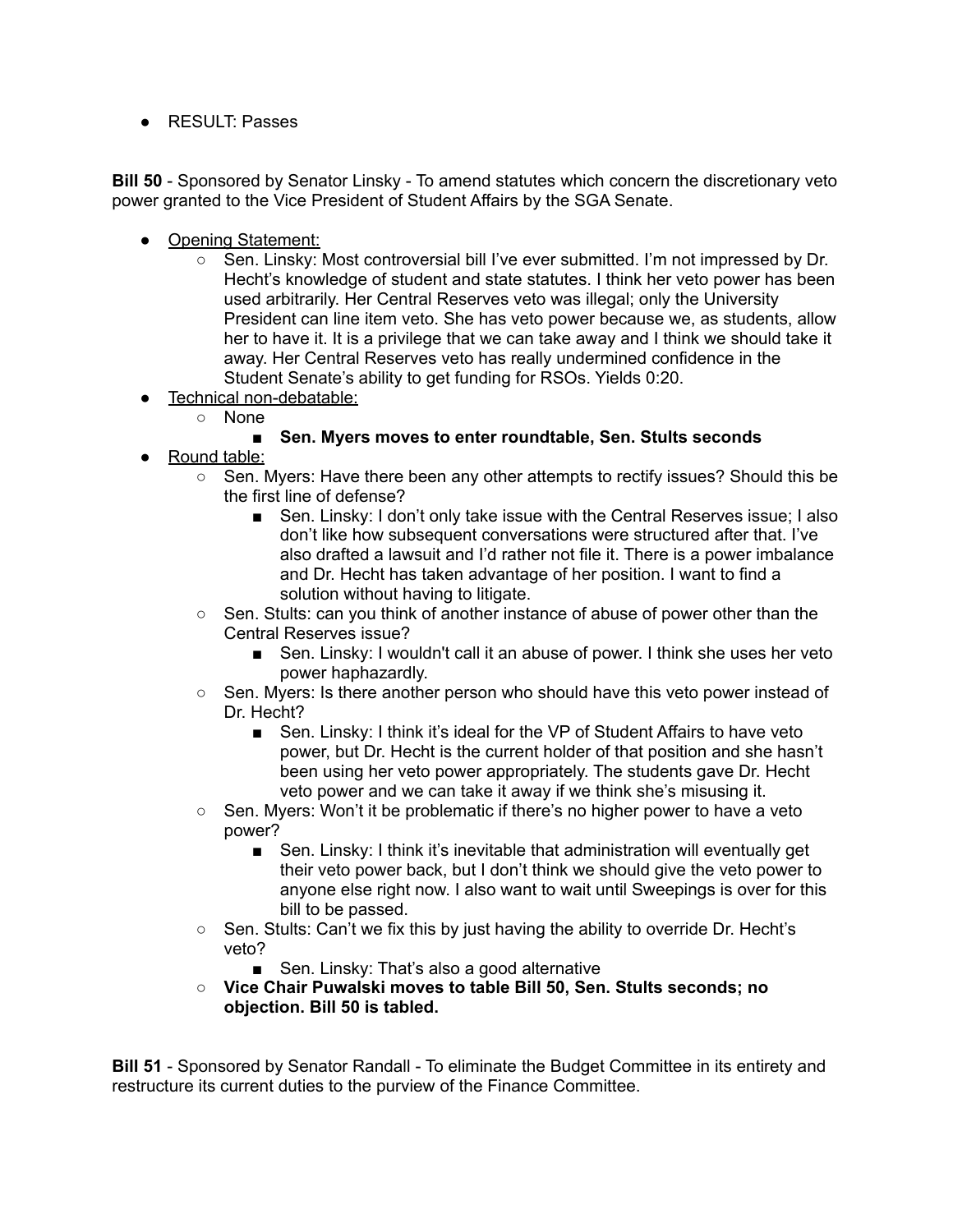- Opening Statement:
	- Sen. Randall: Eliminate Budget, which is a standing committee. This is a big change. This committee makes crucial decisions and historically, many members have not had the proper knowledge/familiarity to make these decisions. Finance Committee has purview over Finance Code, which means that the Budget Committee's responsibilities can fall under the Finance Committee, which is why we need to combine the two committees. Yields 0:36.
- Technical non-debatable:
	- $\circ$  Sen. Linsky: How much time was spent addressing this issue and creating this legislation?
		- Sen. Randall discussed with several Senators in ROPAH, attended ROPAH meetings, met with Senate leadership, and spent a week and a half writing the bill
	- Chair Little: Was the current Budget Chair consulted?
		- Yes

# **○ Sen. Arutt moves to enter roundtable, Sen. Myers seconds**

- Round table:
	- Sen. Randall: I have 3 amendments I'd like to be considered.
	- Sen. Myers: How long will the Budget process take?
		- Sen. Randall: That's something we can take another look at. There's no reason that Budget Week really only needs to be a week.
	- $\circ$  Sen. Linsky: A lot of thought has gone into this bill. These changes change things that have been overlooked for a long time. Sen. Randall has done a great job.
	- $\circ$  Sen. Myers: What is the backup plan if this doesn't go to plan and Finance is not able to effectively complete all their tasks?
		- Sen. Randall: create subcommittees within Finance. Senate President could also create an Ad Hoc to create the budget composed of members from Finance Committee, as well as leaders of other standing committees.
	- Sen. Stults: Moves to amend Bill 51 as requested by bill sponsor; Sen. Myers seconds. Bill sponsor finds it friendly; Bill 51 is amended as such without objection.

# **■ Sen. Myers moves to call the question, Sen. Arutt seconds**

- Closing:
	- $\circ$  Sen. Randall: I appreciate the questions. This is a big deal and helps streamline Senate operations. I hope you vote yes.
- Vote:
	- Y-5, N-0, A-0
	- RESULT: Passes

**Unfinished Business:** None

### **Committee Legislative Round Table:** N/A

### **Final Announcements:**

● **Chair**: 7:00pm on Tuesdays will be our meeting time going forward. I will make an announcement in our chat about amending the Elections Code. It looks like we'll be losing more members of our committee, so instead of splitting the large Elections Code